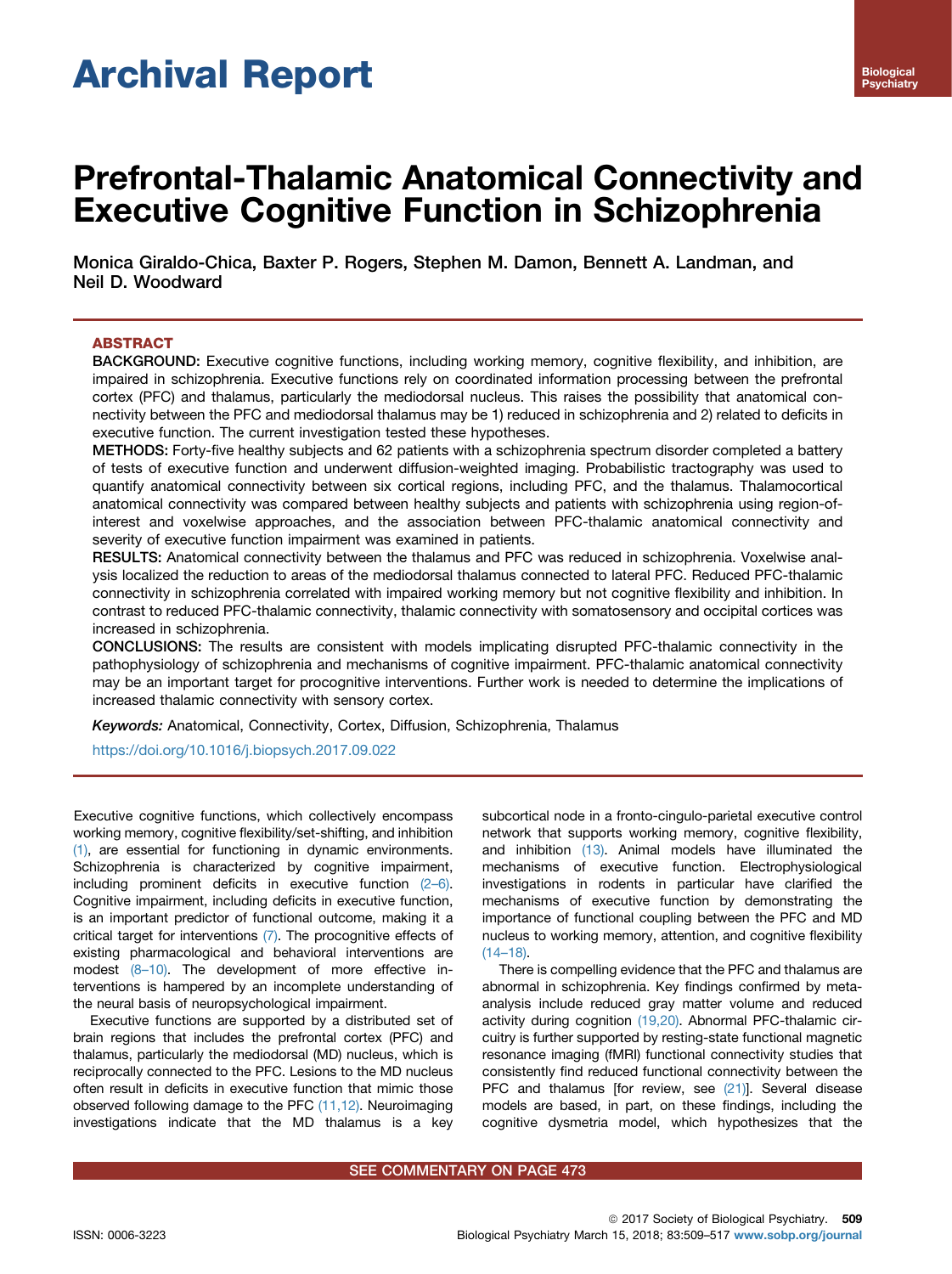cognitive deficits and clinical features of schizophrenia result from a core defect in cortical-subcortical circuitry (22–[26\).](#page-7-0)

Regardless of the model, critical knowledge gaps remain. First, while altered PFC-thalamic activity and functional connectivity is well established, considerably less is known about the integrity of anatomical connectivity between the PFC and thalamus. A small number of diffusion-weighted imaging studies have examined thalamocortical anatomical connectivity; however, they have yielded inconclusive results, likely owing to small sample sizes in some cases (27–[29\).](#page-7-0) Second, the cognitive correlates of PFC-thalamic structural connectivity, especially executive function, are poorly understood. Finally, the integrity of structural connections linking other cortical areas to the thalamus has received little attention. The current study was undertaken to address these knowledge gaps and limitations of prior studies. The primary aim of this investigation was to test the hypothesis that PFC–MD thalamus anatomical connectivity is 1) reduced in schizophrenia and 2) related to deficits in executive function. A secondary aim of this investigation was to characterize connectivity disturbances in other anatomical networks linking the cortex to thalamus.

# METHODS AND MATERIALS

#### Study Participants

Forty-seven healthy subjects and 67 patients with a schizophrenia spectrum disorder (i.e., schizophreniform disorder, schizophrenia, schizoaffective disorder) who participated in an ongoing study of thalamocortical networks in psychotic disorders were screened for inclusion in this study. All patients with a schizophrenia spectrum diagnosis, hereafter referred to as schizophrenia, were recruited through the Psychotic Disorders Program at the Vanderbilt Psychiatric Hospital. Healthy subjects were recruited from Nashville and the surrounding area via advertisement and word of mouth. This study was approved by the Vanderbilt University Institutional Review Board, and all subjects provided written informed consent before participating.

Psychiatric diagnoses were confirmed in patients and ruled out in healthy subjects using the Structured Clinical Interview for DSM [\(30\).](#page-7-0) The Positive and Negative Syndrome Scale (PANSS) [\(31\)](#page-7-0) was administered to patients to quantify the severity of clinical symptoms of psychosis. The Wechsler Test of Adult Reading [\(32\)](#page-7-0) was administered to all subjects to provide an estimate of premorbid IQ. Exclusion criteria included age younger than 16 years or older than 55 years; estimated premorbid IQ less than 70; presence of a systemic medical illness (e.g., diabetes, cardiovascular disease) or central nervous system disorder (e.g., multiple sclerosis, epilepsy) that would affect study results; history of significant head trauma; psychotropic drug use (healthy subjects only); active substance abuse, based on Structured Clinical Interview for DSM criteria, within the past 3 months (or lifetime history of substance abuse and/or dependence in healthy subjects); and MRI contraindications (e.g., metal implants, claustrophobia).

# Neuropsychological Testing

All study participants completed a brief neuropsychological assessment. Given our a priori focus on executive function and PFC-thalamic circuitry, testing focused on assessing the three domains of executive function identified by Miyake et al. [\(1\):](#page-7-0) working memory, set-shifting/cognitive flexibility, and inhibition. The Wechsler Memory Scale–Third Edition (WMS-III) [\(33\)](#page-7-0) digit and spatial span subtests, which comprise the Working Memory Index; Wisconsin Card Sorting Test (WCST) 64 Card Version [\(34\)](#page-7-0); and Continuous Performance Test–AX version (AX-CPT) [\(35\)](#page-7-0) were administered to quantify working memory, set-shifting, and inhibition, respectively. The WMS-III Working Memory Index, WCST total errors, and d-prime measure from the AX-CPT served as the dependent variables. The Screen for Cognitive Impairment in Psychiatry [\(36\)](#page-7-0) was also administered to quantify overall neuropsychological functioning.

#### Neuroimaging Data Acquisition, Preprocessing, and Probabilistic Tractography

Neuroimaging data were acquired on a 3T Philips Intera Achieva scanner (32-channel receive head coil, single-band imaging; Philips Healthcare, Andover, MA) located at the Vanderbilt University Institute for Imaging Sciences. A T1 weighted structural scan (1-mm isotropic resolution) and high-angular radial diffusion-weighted imaging (HARDI) scan (2.5-mm isotropic resolution, 60 directions,  $b$  value = 2000 s/mm, 5  $b<sub>0</sub>$  images) were collected for each subject in a single imaging session. Of note, the HARDI data were collected with a sensitivity encoding factor of 2.2 to reduce echo time and echo-planar image distortions.

Each subject's structural T1-weighted MRI was automatically segmented using the program Multi Atlas developed by one of the authors (BAL) [\(37\)](#page-7-0). Briefly, Multi Atlas uses a statistical fusion framework built on an a priori model comprising a manually traced dataset to automatically label 133 cortical and subcortical brain structures. Selected cortical structures were combined to generate six bilateral cortical regions of interest (ROIs) that along with the thalamus were used as targets and the seed, respectively, for probabilistic tractography. The six cortical ROIs corresponded to the PFC, motor cortex/supplementary motor area, somatosensory cortex, posterior parietal cortex, temporal cortex, and occipital cortex (see the Supplement for an example segmentation and list of cortical structures included in each cortical ROI). The thalamus ROI was manually edited by one author (author MG-C), blinded to diagnostic status, to include the lateral and medial geniculate nuclei. In addition, each subject's T1-weighted anatomical image was segmented into gray matter, white matter, and cerebrospinal fluid using the VBM8 toolbox [\(http://www.neuro.](http://www.neuro.uni-jena.de/vbm/download/) [uni-jena.de/vbm/download/\)](http://www.neuro.uni-jena.de/vbm/download/), which employs the DARTEL algorithm for high-dimensional spatial normalization to Mon-treal Neurological Institute (MNI) space [\(38\)](#page-7-0). Before analysis, all HARDI data underwent quality assurance (QA) using an automated QA pipeline developed by our group that includes visualization of HARDI data and extraction of mean head translation and rotation in the X, Y, and Z directions and average number of voxels (in percent) rejected per gradient owing to poor diffusion tensor imaging model fitting [\(39\)](#page-7-0).

Following QA, HARDI data preprocessing and probabilistic tractography were performed using FMRIB's Diffusion Toolbox for FSL version 5.0.6 software package [\(http://www.fmrib.ox.](http://www.fmrib.ox.ac.uk/fsl/) [ac.uk/fsl/\)](http://www.fmrib.ox.ac.uk/fsl/). Data preprocessing and probabilistic tractography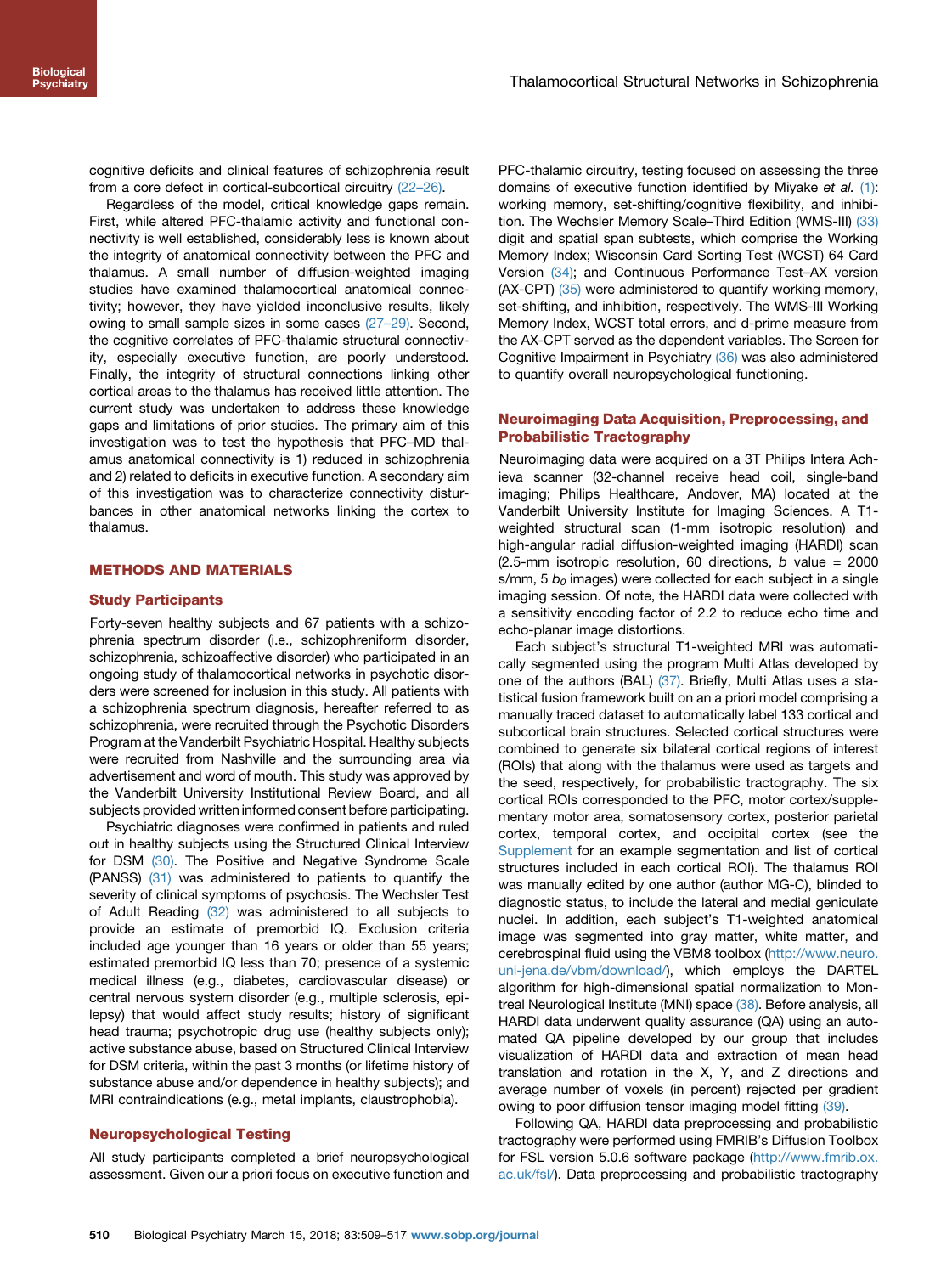<span id="page-2-0"></span>are described in detail in the Supplement. Briefly, seed-to-target tractography analyses were run using probtrackx2 [\(40\)](#page-7-0) to quantify anatomical connectivity between the thalamus (i.e., seed) and each of the six cortical ROIs (i.e., targets). The left and right hemispheres were analyzed separately. From each thalamic voxel, 5000 samples were sent through the probability distributions on principal fiber direction. From probtrackx2, seed-to-target voxelwise images were generated in which the value of each voxel within the seed mask (i.e., thalamus) represents the number of samples seeded from that voxel reaching the relevant target mask. The connectivity of each cortical region with the thalamus was calculated by dividing the number of samples reaching that region, summed across all voxels in the thalamus, by the total number of samples within the thalamus reaching all cortical regions [\(29\)](#page-7-0). This is a measure of total tractography-defined connectivity from the thalamus to a particular cortical area, independent of where the tract originated from inside the thalamus and after controlling for overall connectivity of the thalamus. These values, expressed as total connectivity (in percent), served as the dependent variables for the primary analysis described below. In addition, voxelwise probability maps were generated by dividing the number of samples from each voxel that arrived at the corresponding target by the total number of samples from that voxel reaching any cortical region. These probability maps were used in the voxelwise analysis described below.

#### Statistical Analysis

Group differences in dichotomous and continuous demographic and cognitive variables were examined using  $\chi^2$ and independent groups t tests, respectively. For the analysis of total cortical-thalamic connectivity, left and right hemisphere connectivity values were averaged, as we did not have any a

#### Table 1. Sample Demographics

priori hypotheses regarding laterality and to maximize statistical power. This resulted in six dependent variables per subject, one for each cortical target ROI. Total percent connectivity values were analyzed using independent groups t tests. Given our a priori hypothesis that PFC-thalamic connectivity would be reduced in schizophrenia, no correction was applied to the critical  $\alpha$  for this contrast. Significance was set to  $p = .01$  (i.e., Bonferroni corrected) for the remaining five cortical target ROIs. The primary analysis described above was complemented with a voxelwise analysis to further localize potential group differences in thalamocortical structural connectivity (see Supplement). Voxelwise analyses were thresholded at the cluster-level  $p_{\text{familywise error [FWE] corrected}} = .05$  for voxelwise  $p_{uncorrected} = .001$ . Finally, to test the hypothesis that PFC-thalamic anatomical connectivity is related to cognitive impairment in schizophrenia, average PFC-thalamic connectivity was correlated with each measure of executive function (WMS-III Working Memory Index, WCST total errors, AX-CPT d-prime) using partial correlation analysis controlling for age and sex. Similarly, average connectivity was extracted from significant clusters identified in the PFC-thalamic voxelwise analyses and correlated with each of the executive cognitive measures using partial correlation analysis controlling for age and sex.

# RESULTS

Seven subjects (2 healthy individuals and 5 patients) were excluded owing to presence of neuroimaging data artifacts based on visual inspection. Thus, the final sample included 45 healthy subjects and 62 patients with schizophrenia (Table 1). With the exception of education, the groups did not differ in demographic variables. No significant differences in HARDI QA metrics were detected between groups, including mean head

|                                   | <b>Healthy Subjects</b><br>$(n = 45)$ | Schizophrenia<br>$(n = 62)$ | <b>Statistics</b> |     |        |
|-----------------------------------|---------------------------------------|-----------------------------|-------------------|-----|--------|
|                                   |                                       |                             | $t/\chi^2$        | df  | р      |
| Sex, Male/Female                  | 29/16                                 | 43/19                       | 0.29              |     | .593   |
| Race, White/Black/Other           | 32/9/4                                | 44/16/2                     | 1.87              | 2   | .393   |
| Age, Years                        | 27.8(7.0)                             | 27.0(8.6)                   | 0.53              | 105 | .595   |
| Education, Years                  | 16.3(2.0)                             | 13.6(2.1)                   | 6.96              | 105 | < .001 |
| Parental Education, Years         | 15.0(2.1)                             | 14.8 (2.9)                  | 0.45              | 104 | .653   |
| Premorbid IQ                      | 113.0 (10.2)                          | 102.6 (13.8)                | 4.24              | 104 | < .001 |
| SCIP Z Score                      | 0.39(0.56)                            | $-0.73(0.77)$               | 8.30              | 105 | < .001 |
| WMS-III WM Index                  | 107.5 (12.7)                          | 95.0(12.1)                  | 5.16              | 104 | < .001 |
| <b>WCST Total Errors</b>          | 11.1(6.6)                             | 19.6 (10.6)                 | 4.62              | 103 | < .001 |
| AX-CPT D-Prime                    | 3.54(0.63)                            | 2.70(1.15)                  | 4.47              | 105 | < .001 |
| Age at Illness Onset, Years       |                                       | 21.8(5.7)                   |                   |     |        |
| Duration of Illness, Years        |                                       | 5.7(6.4)                    |                   |     |        |
| APD Dose, CPZ Equivalents, mg/day |                                       | 353.6 (224.0)               |                   |     |        |
| <b>PANSS Positive</b>             |                                       | 13.7(7.2)                   |                   |     |        |
| <b>PANSS Negative</b>             |                                       | 14.2(5.7)                   |                   |     |        |
| <b>PANSS General</b>              |                                       | 27.4 (7.4)                  |                   |     |        |

Values are presented as  $n$  or mean (SD).

APD, antipsychotic drug; AX-CPT, Continuous Performance Test–AX version; CPZ, chlorpromazine; PANSS, Positive and Negative Syndrome Scale; SCIP, Screen for Cognitive Impairment in Psychiatry; WCST, Wisconsin Card Sorting Test; WMS-III, Wechsler Memory Scale–Third Edition; WM, working memory.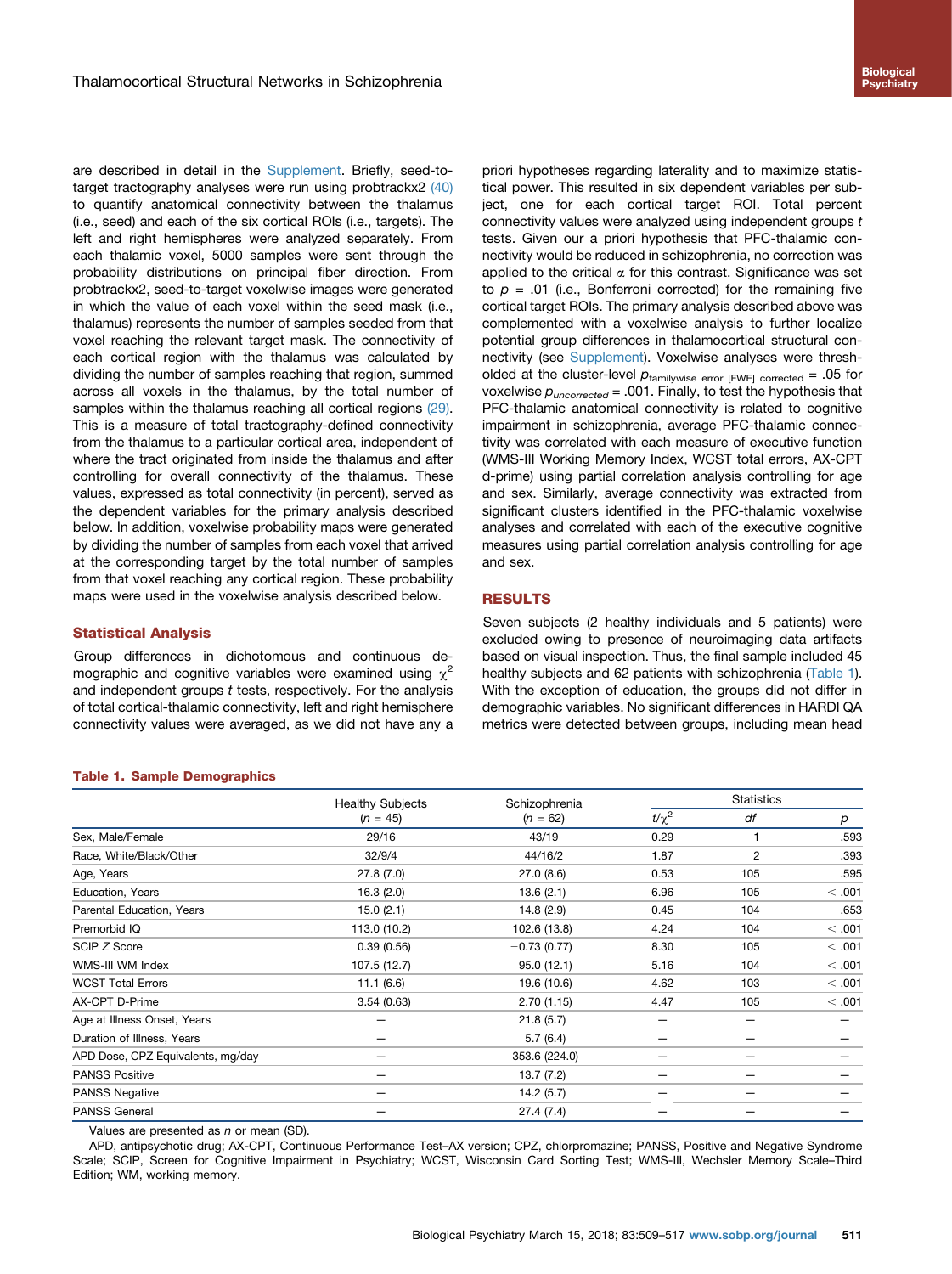translation and rotation in X, Y, and Z directions and percentage of outlier voxels per gradient with poor fitting diffusion tensor imaging (see Supplement). All but 12 patients were taking an antipsychotic medication. Antipsychotic dosage was unavailable for 2 patients.

#### Thalamocortical Anatomical Connectivity

Total percent connectivity of each cortical ROI with the thalamus in healthy individuals and patients with schizophrenia is presented in Figure 1. Complete statistical results are presented in the Supplement. Consistent with our hypothesis, anatomical connectivity between the PFC and thalamus was reduced in schizophrenia ( $t_{105}$  = 3.06,  $p$  = .003). In contrast to the reduction in PFC-thalamic connectivity, patients with schizophrenia demonstrated significantly increased thalamic connectivity with somatosensory ( $t_{105}$  = 2.69,  $p$  = .008) and occipital cortices ( $t_{105}$  = 2.80,  $p$  = .006). Follow-up analyses revealed that PFC-thalamic anatomical connectivity was lower in both left and right hemispheres, although only the left hemisphere reached statistical significance ( $t_{105}$  = 3.73,  $p$  < .001). Increased thalamic connectivity with the occipital cortex was also more prominent in the left hemisphere, whereas somatosensory connectivity was increased bilaterally. Of note, total volume of the thalamus and cortical ROIs used as seed and target masks for probabilistic tractography did not differ between groups (see Supplement). Additionally, average daily dose of antipsychotic medication (in chlorpromazine equivalents) was unrelated to thalamocortical connectivity (all  $rs <$  $|.22|, p > .142$ ).

# Thalamocortical Anatomical Connectivity: Voxelwise Analysis

Voxelwise analyses are presented in [Figure 2](#page-4-0). As shown in [Figure 2B](#page-4-0) and [C](#page-4-0), the connectivity patterns appeared qualitatively similar in both groups and consistent with the anatomy of the thalamus and prior neuroimaging investigations [\(41,42\)](#page-7-0). Each cortical region was anatomically connected to distinct, largely nonoverlapping regions of the thalamus. The

between-group analyses revealed several differences in connectivity between healthy subjects and patients with schizophrenia ([Figure 2D\)](#page-4-0). Consistent with our hypotheses and the primary analysis presented above, anatomical connectivity between the thalamus and PFC was decreased in schizophrenia in two clusters located in the MD thalamus at MNI coordinates  $-6$ ,  $-18$ , 10 (cluster size = 24 voxels,  $p_{FWE-corrected} = .022$ ) and  $-6$ ,  $-12$ , 2 (cluster size = 18 voxels,  $p_{FWE\text{-}corrected}$  = .028). To determine what areas of the PFC these regions are connected to, we performed a separate probabilistic tractography analysis using these clusters as seeds and the PFC as the target ROI (see Supplement). This analysis revealed that the two thalamic clusters are connected to the lateral PFC, including superior, middle, and inferior frontal gyri (see Supplement). Qualitatively, there was less overlap across patients in the schizophrenia group in the paths linking PFC to the two thalamic clusters.

Additionally, the voxelwise analysis revealed group differences in thalamic connectivity with motor cortex, sensorimotor cortex, posterior parietal cortex, and occipital lobe. Specifically, clusters of both decreased and increased connectivity in schizophrenia were detected for motor-thalamic connectivity, whereas increased thalamic connectivity was observed for somatosensory, posterior parietal, and occipital cortex [\(Figure 2D](#page-4-0)). Voxelwise results are detailed in the Supplement.

#### PFC-Thalamic Anatomical Connectivity and Cognitive Impairment in Schizophrenia

The patients with schizophrenia performed worse than healthy subjects on all tests of executive function ([Table 1](#page-2-0)). To test the hypothesis that impaired executive function in schizophrenia is related to PFC-thalamic anatomical connectivity, the three executive function measures (WMS-III Working Memory Index, WCST total errors, and AX-CPT d-prime) were correlated with total PFC-thalamic connectivity, and average PFC-thalamic connectivity was extracted from the two clusters identified in the voxelwise analysis. None of the measures of executive cognitive function correlated with total PFC-thalamic



Figure 1. Anatomical connectivity between the cortex and the thalamus in healthy subjects and patients with schizophrenia.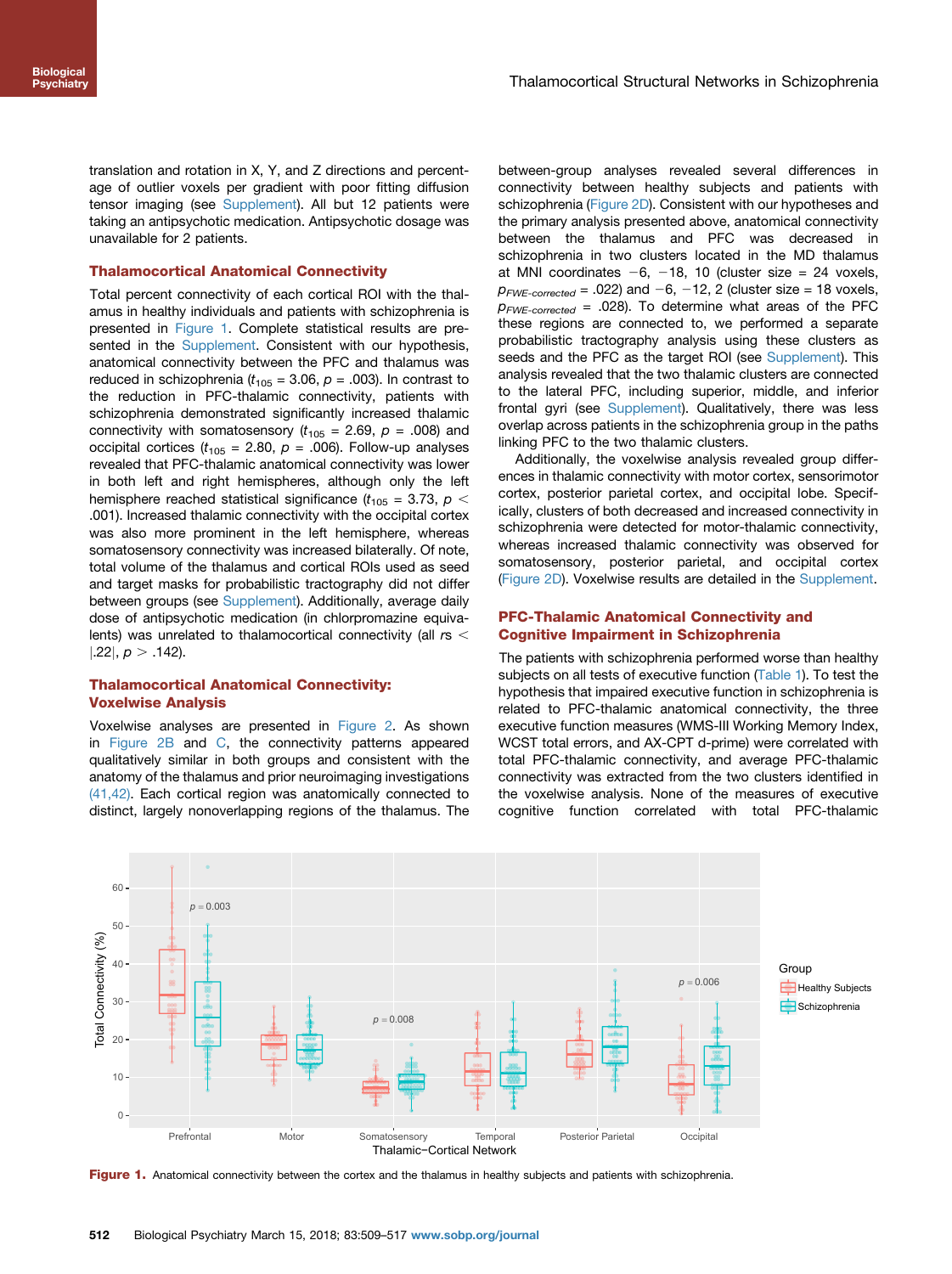<span id="page-4-0"></span>

Figure 2. Thalamocortical anatomical connectivity in schizophrenia: results of voxelwise analysis. (A) Each individual's cortex was partitioned into six regions of interest that were used as targets to quantify anatomical connectivity between the thalamus (i.e., seed) and cortex. (B, C) Voxelwise probability maps indicating probability of connectivity of thalamus voxels with each cortical region of interest in healthy subjects and patients with schizophrenia. (D) Group differences in anatomical connectivity between the cortex and thalamus (thresholded at cluster-level corrected  $p_{FWE} = .05$  for voxelwise  $p_{uncorrected} = .001$ ). Axial images shown in neurological format (i.e., right side of image = right hemisphere). FWE, familywise error.

connectivity. Similarly, none of the measures of executive function correlated with PFC-thalamic total connectivity in healthy subjects (1 healthy subject who had an exceptionally high WMS-III Working Memory Index score of 151 was excluded from the analysis).

With respect to the voxelwise analysis, neither of the two thalamic clusters that demonstrated reduced connectivity with the PFC was related to impaired AX-CPT and WCST performance in patients. However, average connectivity within one of the clusters (MNI  $-6$ ,  $-18$ , 10) positively correlated with WMS-III Working Memory Index  $(r = .30, p = .020)$ , indicating that higher PFC-thalamic structural connectivity was associ-ated with better working memory ([Figure 3\)](#page-5-0). The same correlation did not reach significance in healthy subjects ( $r = -0.05$ ,  $p = .778$ ). A regression analysis with age, sex, group, and group  $\times$  PFC connectivity (at MNI -6, -18, 10) interaction term entered as predictors of WMS-III Working Memory Index revealed that the association between working memory and connectivity at the MNI cluster  $-6$ ,  $-18$ , 10 did not differ between groups (group  $\times$  connectivity interaction term:  $t_{104}$  = 1.41,  $p = .161$ ). PFC connectivity at the other cluster identified in the between-groups analysis (MNI  $-6$ ,  $-12$ , 2) was unrelated to WMS-III Working Memory Index in both patients with schizophrenia and healthy subjects (partial  $rs <$  | 18|,  $p > .261$ ).

To assess the relative specificity of the association between PFC-thalamic connectivity and cognition in schizophrenia for the cluster located at MNI  $-6$ ,  $-18$ , 10, we examined the correlation between Screen for Cognitive Impairment in Psychiatry scores and average connectivity within this cluster. The Screen for Cognitive Impairment in Psychiatry is composed of several subtests, including a version of the Auditory Consonant Trigrams test of working memory, a word list learning test of verbal learning and delayed recall, phonemic verbal fluency, and a measure of psychomotor processing speed [see [\(36,43\)\]](#page-7-0). Of these subtests, only the verbal working memory subtest correlated with PFC-thalamic anatomical connectivity in the schizophrenia group (partial  $r = .27$ ,  $p = .036$ ; all remaining partial  $rs < |.14|, p > .304$ .

Finally, to explore the potential cognitive correlates of hyperconnectivity, average connectivity was extracted from the clusters that demonstrated hyperconnectivity with motor, somatosensory, posterior parietal, and occipital cortex in the between-groups voxelwise analysis and correlated with executive function measures. This analysis revealed that occipital hyperconnectivity with the cluster located at MNI  $-8$ ,  $-28$ , 2 inversely correlated with AX-CPT d-prime ( $r = -.31$ ,  $p = .018$ ), and somatosensory hyperconnectivity with the thalamic cluster located at MNI 12,  $-20$ , 6 correlated positively with WMS-III Working Memory Index  $(r = .27, p = .042)$ .

# Thalamocortical Anatomical Connectivity and Clinical Symptoms in Schizophrenia

Although no relationships were hypothesized a priori, associations between thalamocortical anatomical connectivity and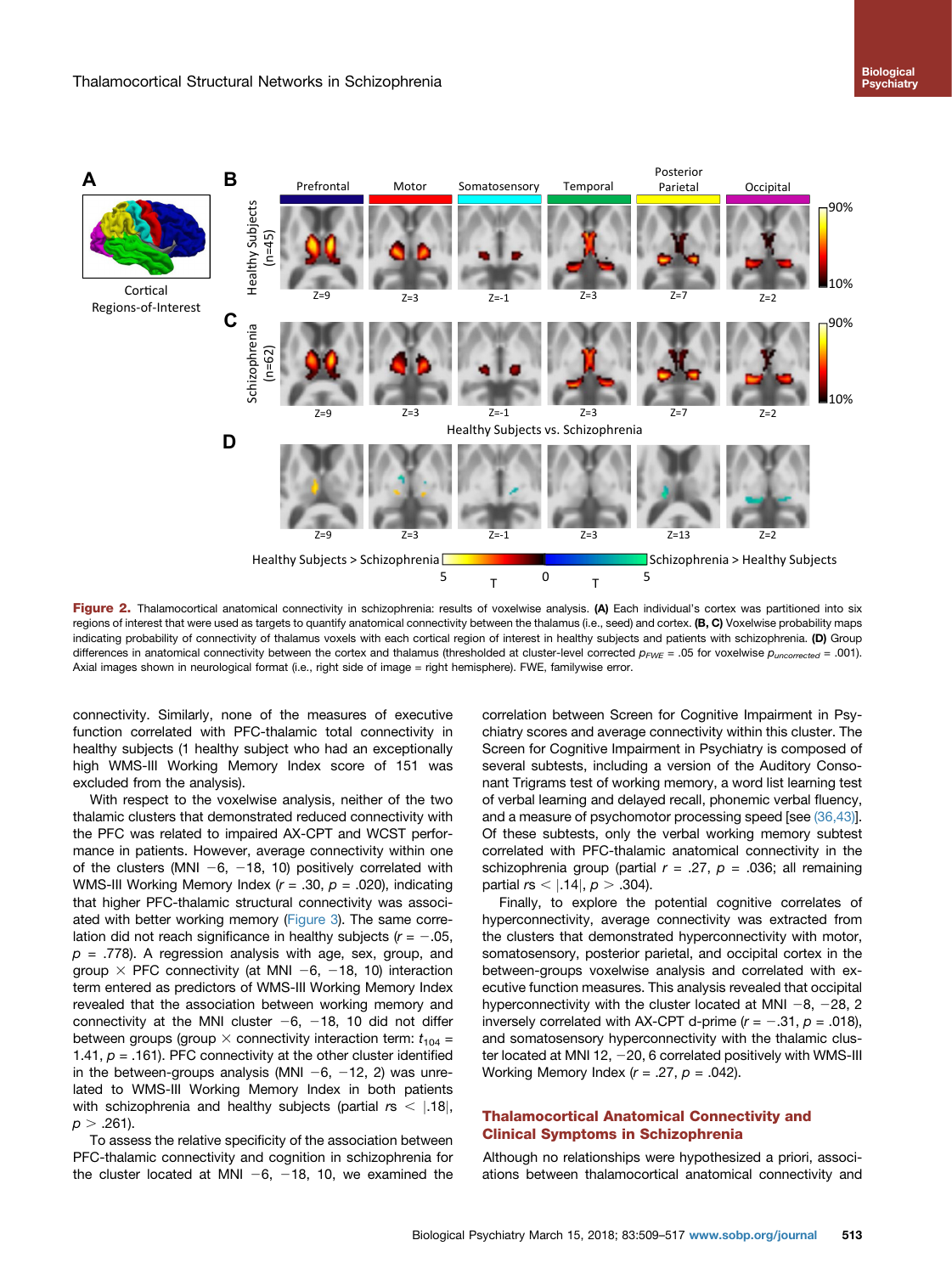<span id="page-5-0"></span>

Figure 3. Prefrontal cortex (PFC) anatomical connectivity with the thalamus and working memory in schizophrenia. (A) Anatomical connectivity in the cluster located at Montreal Neurological Institute (MNI) -6, -18, 10 that demonstrated reduced structural connectivity in schizophrenia (inset) correlated with Wechsler Memory Scale–Third Edition (WMS-III) Working Memory Index scores in patients with schizophrenia ( $r = .30$ ,  $p = .020$ ). The same correlation was not significant in healthy subjects ( $r = -.05$ ,  $p = .778$ ). (B) Anatomical connectivity in a cluster located at MNI -6, -12, 2 that demonstrated reduced structural connectivity in schizophrenia (inset) did not correlate with WMS-III Working Memory Index scores in patients with schizophrenia (r = .15, p = .264) and healthy subjects ( $r = -.18$ ,  $p = .261$ ).

clinical symptoms in patients (i.e., PANSS positive, negative, and general scores) were examined using partial correlations controlling for age and sex. Total connectivity measures were unrelated to PANSS scores (all partial  $rs <$  |.24|,  $p >$  .060). With respect to the voxelwise analysis, both thalamic clusters that demonstrated reduced connectivity with the PFC in schizophrenia correlated inversely with PANSS general symptoms indicating that severity of general symptoms was related to lower PFC-thalamic connectivity (cluster at MNI -6, -12, 2:  $r = -.32$ ,  $p = .012$ ; cluster at MNI -6, -18, 10:  $r = -.27$ ,  $p = .039$ ). Additionally, hyperconnectivity of the occipital cortex at the thalamic cluster located at MNI  $-8$ ,  $-28$ , 8 and motor cortex at the thalamic cluster located at MNI  $-8$ ,  $-6$ , 0 positively correlated with general symptoms ( $r =$ .29,  $p = .027$ ) and positive symptoms ( $r = .26$ ,  $p = .043$ ), respectively.

# **DISCUSSION**

Motivated by evidence implicating PFC-thalamic circuitry in the pathophysiology of schizophrenia and mechanisms of cognitive impairment, we tested the hypothesis that anatomical connectivity between the PFC and thalamus is 1) reduced in schizophrenia and 2) related to impaired executive function. Our first hypothesis was supported; total connectivity of the PFC with the thalamus was significantly reduced in schizophrenia. Voxelwise analyses confirmed the reduction in connectivity localized to the MD aspect of the thalamus where paths linking the thalamus to lateral PFC originate from. Our second hypothesis was partially supported. While total PFC connectivity with the thalamus did not correlate with any measure of executive function, average connectivity within a cluster located in the MD thalamus that demonstrated reduced connectivity in patients correlated with working memory.

Similar associations were not found for other measures of executive function and overall neuropsychological functioning.

Our findings add to the modest literature on thalamocortical anatomical connectivity in schizophrenia that so far has produced mixed findings. Our results are consistent with a prior study of 15 patients with schizophrenia by Marenco et al. [\(29\),](#page-7-0) which, using almost identical methods, found that PFCthalamic connectivity is reduced in schizophrenia. Marenco et al. [\(29\)](#page-7-0) also reported a correlation between lateral PFCthalamic connectivity and working memory in a subset of nine patients that, while not statistically significant, was very similar to the current findings  $(r = .38 \text{ vs. } r = .30)$ . However, both studies are at odds with two recent investigations that found reduced connectivity with the orbitofrontal cortex but not the lateral and medial PFC [\(27,28\)](#page-7-0). The inconsistent findings may be due to differences in sample sizes, as the current investigation included substantially more patients than prior studies; differences across studies in the methods used to quantify anatomical connectivity and define cortical targets; difficulties imaging the orbitofrontal cortex and possibly reduced reliability of orbitofrontal cortex–thalamic connectivity [e.g., see [\(29\)\]](#page-7-0); and heterogeneity across patient samples. Interestingly, average connectivity within the two clusters in the thalamus that demonstrated reduced PFC-thalamic connectivity in schizophrenia also correlated with severity of general clinical symptoms. This finding was not hypothesized a priori and should be interpreted cautiously given the exploratory nature of the analysis. Nonetheless, it suggests that PFC-thalamic pathology may underlie some dimensions of clinical symptoms and may also account for the heterogeneous findings across studies.

The results support thalamocortical network models of schizophrenia and cognitive impairment [\(22,24,26,44,45\)](#page-7-0). They are also consistent with functional imaging studies, particularly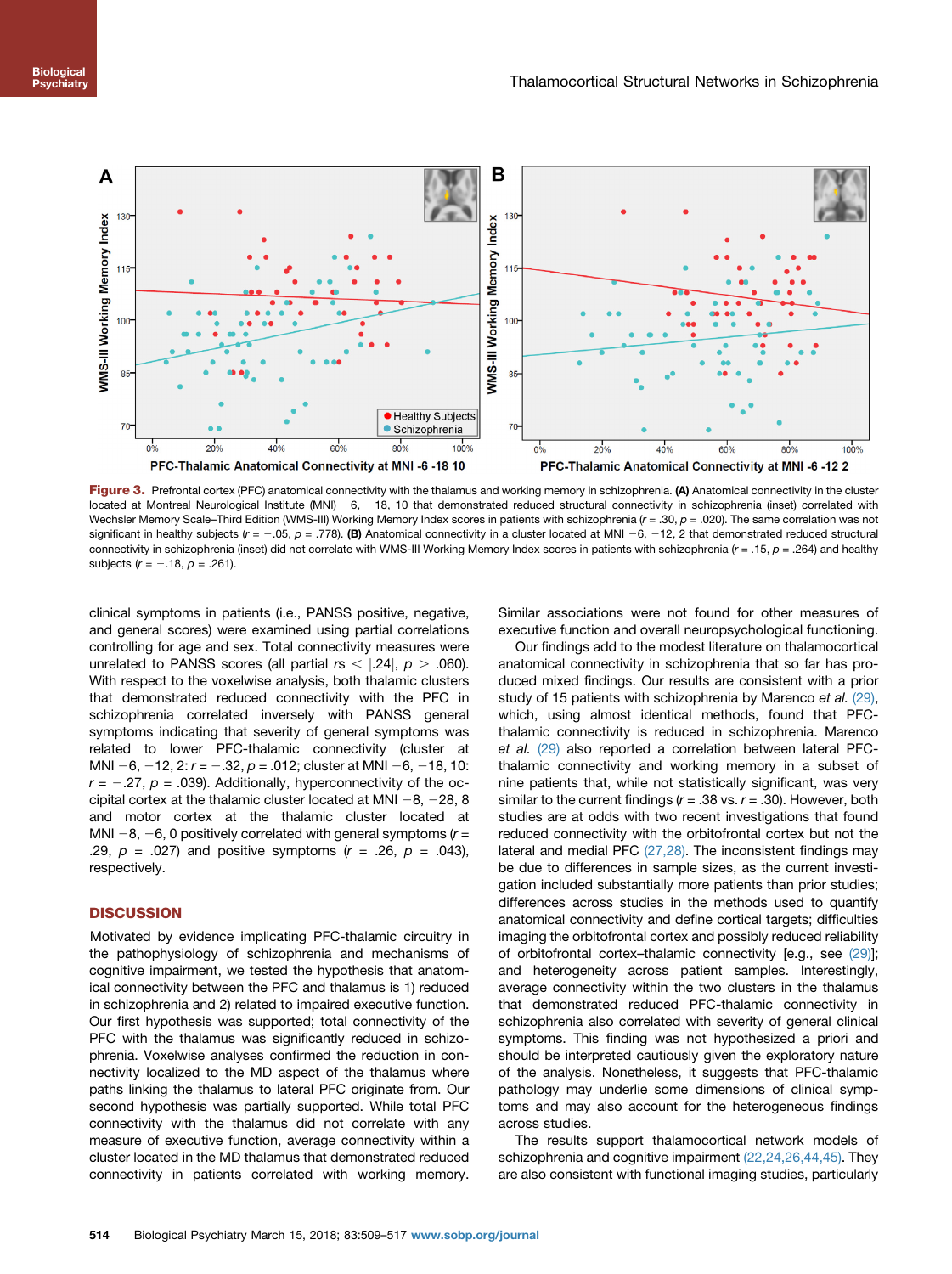resting-state fMRI investigations, that consistently find reduced functional connectivity between the PFC and thal-amus in schizophrenia [reviewed in [\(21\)](#page-7-0)]. Whether disrupted connectivity results from pathology in the PFC and/or thalamus is an unresolved question that is especially difficult to address with neuroimaging owing to the reciprocal nature of anatomical connections between the thalamus and cortex. Recent electrophysiology studies in rodents highlight the importance of resolving this question, not only for understanding the nature of cognitive impairment in schizophrenia but also for developing procognitive interventions. Specifically, Bolkan et al. [\(15\)](#page-7-0) found that MD thalamus–PFC coupling is essential for sustaining working memory delay-related activity in the PFC, whereas PFC-thalamic functional coupling is critical during the choice selection phase of working memory. Similarly, Schmitt et al. [\(18\)](#page-7-0) found that MD thalamus stimulation enhances functional connectivity within the PFC and improves performance on forced-choice tests of attentional control, in contrast to direct stimulation of the PFC, which impairs task performance. Combined, the results indicate that pathology within specific nodes of the executive control network may lead to differential cognitive impairment and, by extension, suggest that targeting different nodes may improve specific aspects of behavior. Interestingly, a recent clinical trial found that cognitive remediation training improves PFCthalamic functional connectivity, which in turn correlates with the degree of improvement in overall cognitive functioning [\(46\)](#page-8-0); these findings are consistent with the broader literature on the effect of cognitive remediation training on PFC and thalamic activity [\(47\).](#page-8-0) While agnostic with respect to the primary site of dysfunction (i.e., PFC, thalamus, or both), these findings provide compelling evidence that PFC-thalamic circuitry may be an important target for improving cognitive function in schizophrenia.

While the focus of our study was on PFC-thalamic connectivity, we also examined the integrity of thalamic connections with other cortical areas. In contrast to the PFC, anatomical connectivity with other cortical areas, primarily somatosensory and occipital cortex and to a lesser extent motor and posterior parietal cortex, was increased in schizophrenia. Again, the findings are reminiscent of resting-state fMRI investigations, which consistently find that PFCthalamic hypoconnectivity in schizophrenia is accompanied by thalamic hyperconnectivity with sensory and motor cortical areas (48–[59\).](#page-8-0) However, in contrast to functional dysconnectivity, which could result from alterations in direct or indirect connections, abnormalities in connectivity inferred from diffusion-weighted imaging presumably reflect disruption of direct anatomical connections [\(60\)](#page-8-0). It is possible that anatomical hyperconnectivity reflects novel anatomical connections and/or a failure to prune some connections during development. In humans, segregation of neurons into thalamic nuclei begins at 10 to 14 weeks of gestation and continues until 40 weeks [\(61,62\).](#page-8-0) The development of thalamocortical anatomical connections is similarly prolonged and relies on a complex interplay between genes and intrinsic neuronal signaling [\(63,64\).](#page-8-0) Consequently, alterations in the expression and timing of certain genes, possibly in combination with extrinsic factors, could theoretically lead to abnormalities in the patterning of connections between the cortex and the

thalamus. Very little is known about the postnatal development of thalamic nuclei and anatomical connectivity. The limited available evidence suggests that connections between the thalamus and association cortical areas, especially the PFC, mature later than connections linking the thalamus with primary sensory and motor areas  $(65,66)$ . Interestingly, some of the thalamic regions that demonstrated hyperconnectivity with areas outside the PFC correlated with severity of clinical symptoms and cognitive impairment. While these findings suggest there may be functional consequences of anatomical hyperconnectivity and therefore may merit further investigation, they should also be interpreted cautiously given the lack of a priori hypotheses and the number of correlations performed.

It is also possible that the abnormalities in anatomical connectivity reflect differences in the relative volume of thalamic nuclei and/or disruption of postnatal brain development. For instance, the combination of reduced PFC-thalamic and elevated sensory-thalamic anatomical connectivity may result from relative volume loss of the MD nucleus and expansion of ventral posterior nuclei and pulvinar. Reduced thalamic volume is a consistent finding in clinical neuroimaging studies [\(19\)](#page-7-0); however, most conventional structural imaging methods are not able to delineate thalamic nuclei owing to lack of contrast and, in some cases, limited resolution [\(67\)](#page-8-0). One exception is proton density imaging, which can be used to resolve the lateral and medial geniculate nuclei. Unfortunately, we did not collect proton density images, which is an important limitation of the study given our finding of increased occipitalthalamic connectivity in schizophrenia. Similarly, it is also important to note that diffusion-weighted imaging is an indirect method for inferring white matter integrity and that the reliability of thalamocortical connectivity derived from probabilistic tractography was not confirmed in the current investigation. However, prior studies suggest that test-retest reliability of thalamocortical connectivity is reasonable and probabilistic tractography is useful for tracking disease progression in white matter [\(29,68\)](#page-7-0).

In conclusion, PFC-anatomical connectivity is reduced in schizophrenia and correlated with the severity of working memory impairment. In addition to illuminating the pathophysiology of schizophrenia, the present results suggest that PFC-thalamic connectivity may be a useful neural target for procognitive interventions.

#### ACKNOWLEDGMENTS AND DISCLOSURES

This work was supported by the National Institute of Mental Health (Grant No. R01-MH102266 to NDW) and Vanderbilt Clinical and Translational Science Award (Grant No. UL1-RR024975) from the National Center for Research Resources, National Institute of Health.

We thank the individuals who participated in the study and Kristan Armstrong, Erin Brosey, Molly Boyce, and Yasmeen Iqbal for their assistance recruiting and screening subjects for participation in the study.

The authors report no biomedical financial interests or potential conflicts of interest.

#### ARTICLE INFORMATION

From the Department of Psychiatry and Behavioral Sciences (MG-C, NDW), Vanderbilt University School of Medicine; Vanderbilt University Institute of Imaging Science (BPR, BAL); and Vanderbilt University School of Engineering (SMD, BAL), Nashville, Tennessee.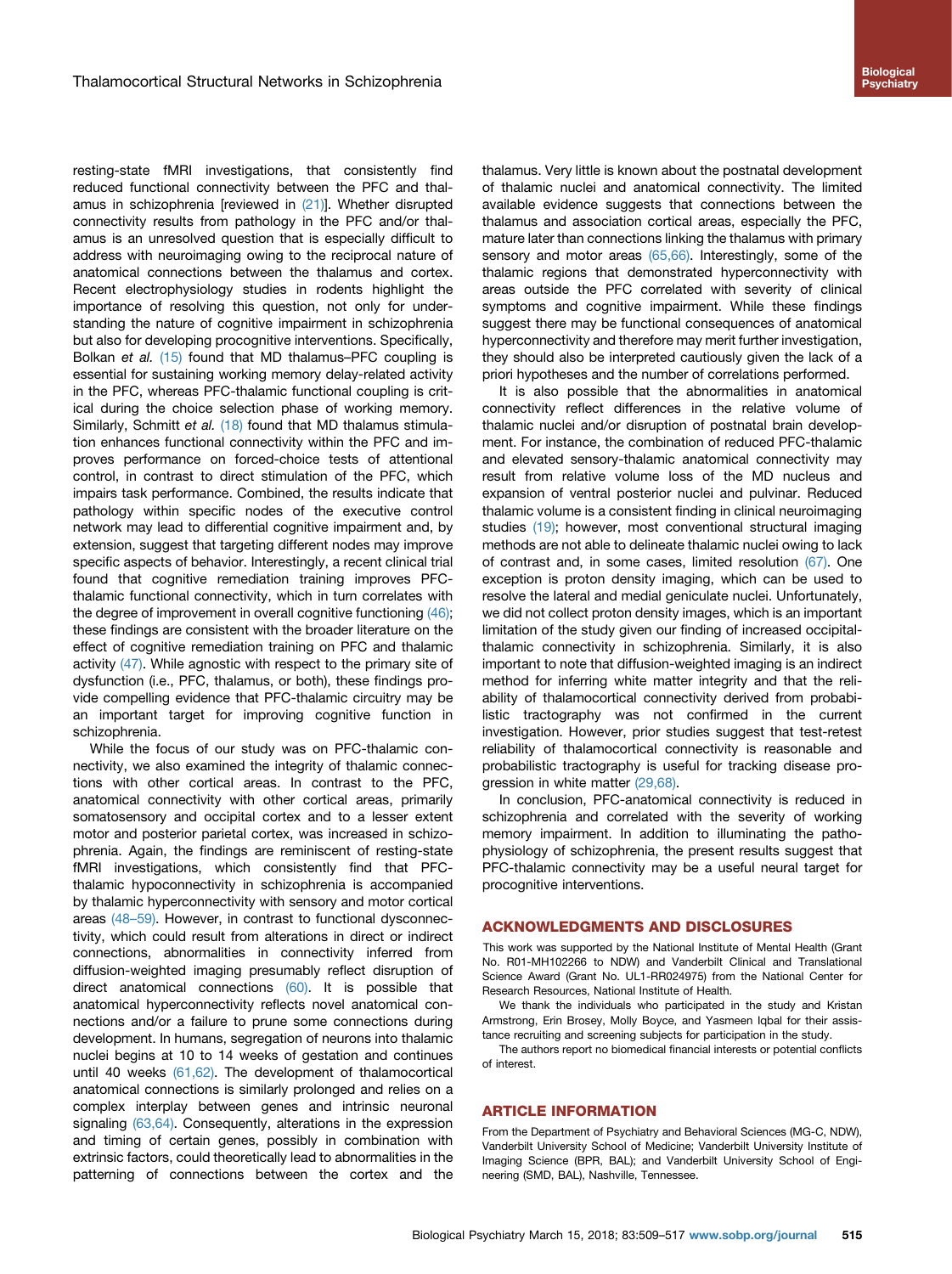<span id="page-7-0"></span>MG-C and NDW contributed equally to this work.

Address correspondence to Neil D. Woodward, Ph.D., Department of Psychiatry and Behavioral Sciences, Vanderbilt Psychiatric Hospital, Suite 3057, 1601 23rd Avenue South, Nashville, TN 37212; E-mail: [neil.](mailto:neil.woodward@vanderbilt.edu) [woodward@vanderbilt.edu.](mailto:neil.woodward@vanderbilt.edu)

Received Jul 3, 2017; revised Aug 30, 2017; accepted Sep 11, 2017. Supplementary material cited in this article is available online at [https://](https://doi.org/10.1016/j.biopsych.2017.09.022) [doi.org/10.1016/j.biopsych.2017.09.022](https://doi.org/10.1016/j.biopsych.2017.09.022).

#### REFERENCES

- 1. [Miyake A, Friedman NP, Emerson MJ, Witzki AH, Howerter A,](http://refhub.elsevier.com/S0006-3223(17)32010-3/sref1) [Wager TD \(2000\): The unity and diversity of executive functions and](http://refhub.elsevier.com/S0006-3223(17)32010-3/sref1) [their contributions to complex](http://refhub.elsevier.com/S0006-3223(17)32010-3/sref1) "Frontal Lobe" tasks: A latent variable [analysis. Cogn Psychol 41:49](http://refhub.elsevier.com/S0006-3223(17)32010-3/sref1)–100.
- 2. [Heinrichs RW, Zakzanis KK \(1998\): Neurocognitive de](http://refhub.elsevier.com/S0006-3223(17)32010-3/sref2)ficit in schizo[phrenia: A quantitative review of the evidence. Neuropsychology](http://refhub.elsevier.com/S0006-3223(17)32010-3/sref2) [12:426](http://refhub.elsevier.com/S0006-3223(17)32010-3/sref2)–445.
- 3. [Palmer BW, Heaton RK, Paulsen JS, Kuck J, Braff D, Harris MJ,](http://refhub.elsevier.com/S0006-3223(17)32010-3/sref3) et al. [\(1997\): Is it possible to be schizophrenic yet neuropsychologically](http://refhub.elsevier.com/S0006-3223(17)32010-3/sref3) [normal? Neuropsychology 11:437](http://refhub.elsevier.com/S0006-3223(17)32010-3/sref3)–446.
- 4. [Wilk CM, Gold JM, McMahon RP, Humber K, Iannone VN,](http://refhub.elsevier.com/S0006-3223(17)32010-3/sref4) [Buchanan RW \(2005\): No, it is not possible to be schizophrenic yet](http://refhub.elsevier.com/S0006-3223(17)32010-3/sref4) [neuropsychologically normal. Neuropsychology 19:778](http://refhub.elsevier.com/S0006-3223(17)32010-3/sref4)–786.
- 5. [Weickert TW, Goldberg TE, Gold JM, Bigelow LB, Egan MF,](http://refhub.elsevier.com/S0006-3223(17)32010-3/sref5) [Weinberger DR \(2000\): Cognitive impairments in patients with](http://refhub.elsevier.com/S0006-3223(17)32010-3/sref5) [schizophrenia displaying preserved and compromised intellect. Arch](http://refhub.elsevier.com/S0006-3223(17)32010-3/sref5) [Gen Psychiatry 57:907](http://refhub.elsevier.com/S0006-3223(17)32010-3/sref5)–913.
- 6. [Dickinson D, Ragland JD, Gold JM, Gur RC \(2008\): General and](http://refhub.elsevier.com/S0006-3223(17)32010-3/sref6) specific cognitive defi[cits in schizophrenia: Goliath defeats David? Biol](http://refhub.elsevier.com/S0006-3223(17)32010-3/sref6) [Psychiatry 64:823](http://refhub.elsevier.com/S0006-3223(17)32010-3/sref6)–827.
- 7. [Lepage M, Bodnar M, Bowie CR \(2014\): Neurocognition: Clinical and](http://refhub.elsevier.com/S0006-3223(17)32010-3/sref7) [functional outcomes in schizophrenia. Can J Psychiatry 59:5](http://refhub.elsevier.com/S0006-3223(17)32010-3/sref7)–12.
- 8. [Woodward ND, Purdon SE, Meltzer HY, Zald DH \(2005\): A meta](http://refhub.elsevier.com/S0006-3223(17)32010-3/sref8)[analysis of neuropsychological change to clozapine, olanzapine,](http://refhub.elsevier.com/S0006-3223(17)32010-3/sref8) [quetiapine, and risperidone in schizophrenia. Int J Neuro](http://refhub.elsevier.com/S0006-3223(17)32010-3/sref8)[psychopharmacol 8:457](http://refhub.elsevier.com/S0006-3223(17)32010-3/sref8)–472.
- 9. [Woodward ND, Purdon SE, Meltzer HY, Zald DH \(2007\): A meta](http://refhub.elsevier.com/S0006-3223(17)32010-3/sref9)[analysis of cognitive change with haloperidol in clinical trials of atypical](http://refhub.elsevier.com/S0006-3223(17)32010-3/sref9) [antipsychotics: Dose effects and comparison to practice effects.](http://refhub.elsevier.com/S0006-3223(17)32010-3/sref9) [Schizophr Res 89:211](http://refhub.elsevier.com/S0006-3223(17)32010-3/sref9)–224.
- 10. [Simons DJ, Boot WR, Charness N, Gathercole SE, Chabris CF,](http://refhub.elsevier.com/S0006-3223(17)32010-3/sref10) Hambrick DZ, et al. (2016): Do "brain-training" [programs work? Psy](http://refhub.elsevier.com/S0006-3223(17)32010-3/sref10)[chol Sci Public Interest 17:103](http://refhub.elsevier.com/S0006-3223(17)32010-3/sref10)–186.
- 11. [de Witte L, Brouns R, Kavadias D, Engelborghs S, De Deyn PP,](http://refhub.elsevier.com/S0006-3223(17)32010-3/sref11) [Marien P \(2011\): Cognitive, affective and behavioural disturbances](http://refhub.elsevier.com/S0006-3223(17)32010-3/sref11) [following vascular thalamic lesions: A review. Cortex 47:273](http://refhub.elsevier.com/S0006-3223(17)32010-3/sref11)–319.
- 12. [Van der Werf YD, Scheltens P, Lindeboom J, Witter MP, Uylings HB,](http://refhub.elsevier.com/S0006-3223(17)32010-3/sref12) Jolles J (2003): Defi[cits of memory, executive functioning and attention](http://refhub.elsevier.com/S0006-3223(17)32010-3/sref12) [following infarction in the thalamus; a study of 22 cases with localised](http://refhub.elsevier.com/S0006-3223(17)32010-3/sref12) [lesions. Neuropsychologia 41:1330](http://refhub.elsevier.com/S0006-3223(17)32010-3/sref12)–1344.
- 13. [Niendam TA, Laird AR, Ray KL, Dean YM, Glahn DC, Carter CS \(2012\):](http://refhub.elsevier.com/S0006-3223(17)32010-3/sref13) [Meta-analytic evidence for a superordinate cognitive control network](http://refhub.elsevier.com/S0006-3223(17)32010-3/sref13) [subserving diverse executive functions. Cogn Affect Behav Neurosci](http://refhub.elsevier.com/S0006-3223(17)32010-3/sref13) [12:241](http://refhub.elsevier.com/S0006-3223(17)32010-3/sref13)–268.
- 14. [Block AE, Dhanji H, Thompson-Tardif SF, Floresco SB \(2007\):](http://refhub.elsevier.com/S0006-3223(17)32010-3/sref14) [Thalamic-prefrontal cortical-ventral striatal circuitry mediates disso](http://refhub.elsevier.com/S0006-3223(17)32010-3/sref14)[ciable components of strategy set shifting. Cereb Cortex 17:](http://refhub.elsevier.com/S0006-3223(17)32010-3/sref14) 1625–[1636.](http://refhub.elsevier.com/S0006-3223(17)32010-3/sref14)
- 15. [Bolkan SS, Stujenske JM, Parnaudeau S, Spellman TJ, Rauffenbart C,](http://refhub.elsevier.com/S0006-3223(17)32010-3/sref15) Abbas AI, et al. [\(2017\): Thalamic projections sustain prefrontal activity](http://refhub.elsevier.com/S0006-3223(17)32010-3/sref15) [during working memory maintenance. Nat Neurosci 20:987](http://refhub.elsevier.com/S0006-3223(17)32010-3/sref15)–996.
- 16. Parnaudeau S, O'[Neill PK, Bolkan SS, Ward RD, Abbas AI, Roth BL,](http://refhub.elsevier.com/S0006-3223(17)32010-3/sref16) et al. [\(2013\): Inhibition of mediodorsal thalamus disrupts thalamo](http://refhub.elsevier.com/S0006-3223(17)32010-3/sref16)[frontal connectivity and cognition. Neuron 77:1151](http://refhub.elsevier.com/S0006-3223(17)32010-3/sref16)–1162.
- 17. [Parnaudeau S, Taylor K, Bolkan SS, Ward RD, Balsam PD,](http://refhub.elsevier.com/S0006-3223(17)32010-3/sref17) [Kellendonk C \(2015\): Mediodorsal thalamus hypofunction impairs](http://refhub.elsevier.com/S0006-3223(17)32010-3/sref17) fl[exible goal-directed behavior. Biol Psychiatry 77:445](http://refhub.elsevier.com/S0006-3223(17)32010-3/sref17)–453.
- 18. [Schmitt LI, Wimmer RD, Nakajima M, Happ M, Mofakham S,](http://refhub.elsevier.com/S0006-3223(17)32010-3/sref18) [Halassa MM \(2017\): Thalamic ampli](http://refhub.elsevier.com/S0006-3223(17)32010-3/sref18)fication of cortical connectivity [sustains attentional control. Nature 545:219](http://refhub.elsevier.com/S0006-3223(17)32010-3/sref18)–223.
- 19. [Glahn DC, Laird AR, Ellison-Wright I, Thelen SM, Robinson JL,](http://refhub.elsevier.com/S0006-3223(17)32010-3/sref19) Lancaster JL, et al. [\(2008\): Meta-analysis of gray matter anomalies in](http://refhub.elsevier.com/S0006-3223(17)32010-3/sref19) [schizophrenia: Application of anatomic likelihood estimation and](http://refhub.elsevier.com/S0006-3223(17)32010-3/sref19) [network analysis. Biol Psychiatry 64:774](http://refhub.elsevier.com/S0006-3223(17)32010-3/sref19)–781.
- 20. [Minzenberg MJ, Laird AR, Thelen S, Carter CS, Glahn DC \(2009\):](http://refhub.elsevier.com/S0006-3223(17)32010-3/sref20) [Meta-analysis of 41 functional neuroimaging studies of executive](http://refhub.elsevier.com/S0006-3223(17)32010-3/sref20) [function in schizophrenia. Arch Gen Psychiatry 66:811](http://refhub.elsevier.com/S0006-3223(17)32010-3/sref20)–822.
- 21. [Giraldo-Chica M, Woodward ND \(2017\): Review of thalamocortical](http://refhub.elsevier.com/S0006-3223(17)32010-3/sref21) [resting-state fMRI studies in schizophrenia. Schizophr Res 180:58](http://refhub.elsevier.com/S0006-3223(17)32010-3/sref21)–63.
- 22. [Andreasen NC \(1997\): The role of the thalamus in schizophrenia. Can J](http://refhub.elsevier.com/S0006-3223(17)32010-3/sref22) [Psychiatry 42:27](http://refhub.elsevier.com/S0006-3223(17)32010-3/sref22)–33.
- 23. [Andreasen NC, Paradiso S, O](http://refhub.elsevier.com/S0006-3223(17)32010-3/sref23)'Leary DS (1998): "Cognitive dysmetria" [as an integrative theory of schizophrenia: A dysfunction in cortical](http://refhub.elsevier.com/S0006-3223(17)32010-3/sref23)[subcortical-cerebellar circuitry? Schizophr Bull 24:203](http://refhub.elsevier.com/S0006-3223(17)32010-3/sref23)–218.
- 24. [Jones EG \(1997\): Cortical development and thalamic pathology in](http://refhub.elsevier.com/S0006-3223(17)32010-3/sref24) [schizophrenia. Schizophr Bull 23:483](http://refhub.elsevier.com/S0006-3223(17)32010-3/sref24)–501.
- 25. [Swerdlow NR \(2010\): Integrative circuit models and their implications](http://refhub.elsevier.com/S0006-3223(17)32010-3/sref25) [for the pathophysiologies and treatments of the schizophrenias. Curr](http://refhub.elsevier.com/S0006-3223(17)32010-3/sref25) [Top Behav Neurosci 4:555](http://refhub.elsevier.com/S0006-3223(17)32010-3/sref25)–583.
- 26. [Cronenwett WJ, Csernansky J \(2010\): Thalamic pathology in schizo](http://refhub.elsevier.com/S0006-3223(17)32010-3/sref26)[phrenia. Curr Top Behav Neurosci 4:509](http://refhub.elsevier.com/S0006-3223(17)32010-3/sref26)–528.
- 27. [Cho KI, Shenton ME, Kubicki M, Jung WH, Lee TY, Yun JY,](http://refhub.elsevier.com/S0006-3223(17)32010-3/sref27) et al. [\(2016\): Altered thalamo-cortical white matter connectivity: Probabi](http://refhub.elsevier.com/S0006-3223(17)32010-3/sref27)[listic tractography study in clinical-high risk for psychosis and](http://refhub.elsevier.com/S0006-3223(17)32010-3/sref27) first[episode psychosis. Schizophr Bull 42:723](http://refhub.elsevier.com/S0006-3223(17)32010-3/sref27)–731.
- 28. [Kubota M, Miyata J, Sasamoto A, Sugihara G, Yoshida H, Kawada R,](http://refhub.elsevier.com/S0006-3223(17)32010-3/sref28) et al. [\(2013\): Thalamocortical disconnection in the orbitofrontal region](http://refhub.elsevier.com/S0006-3223(17)32010-3/sref28) [associated with cortical thinning in schizophrenia. JAMA Psychiatry](http://refhub.elsevier.com/S0006-3223(17)32010-3/sref28) [70:12](http://refhub.elsevier.com/S0006-3223(17)32010-3/sref28)–21.
- 29. [Marenco S, Stein JL, Savostyanova AA, Sambataro F, Tan HY,](http://refhub.elsevier.com/S0006-3223(17)32010-3/sref29) Goldman AL, et al. [\(2012\): Investigation of anatomical thalamo-cortical](http://refhub.elsevier.com/S0006-3223(17)32010-3/sref29) [connectivity and fMRI activation in schizophrenia. Neuro](http://refhub.elsevier.com/S0006-3223(17)32010-3/sref29)[psychopharmacology 37:499](http://refhub.elsevier.com/S0006-3223(17)32010-3/sref29)–507.
- 30. [First MB, Spitzer RL, Gibbon M, Williams JBW \(1996\): Structured](http://refhub.elsevier.com/S0006-3223(17)32010-3/sref30) [Clinical Interview for DSM-IV Axis I Disorders. Clinical Version \(SCID-](http://refhub.elsevier.com/S0006-3223(17)32010-3/sref30)[CV\). Washington, DC: American Psychiatric Press Inc](http://refhub.elsevier.com/S0006-3223(17)32010-3/sref30).
- 31. [Kay SR, Fiszbein A, Opler LA \(1987\): The positive and negative syn](http://refhub.elsevier.com/S0006-3223(17)32010-3/sref31)[drome scale \(PANSS\) for schizophrenia. Schizophr Bull 13:261](http://refhub.elsevier.com/S0006-3223(17)32010-3/sref31)–276.
- 32. [Wechsler D \(2001\): Wechsler Test of Adult Reading. San Antonio, TX:](http://refhub.elsevier.com/S0006-3223(17)32010-3/sref32) [Pearson](http://refhub.elsevier.com/S0006-3223(17)32010-3/sref32).
- 33. [Wechsler D \(1997\): Wechsler Memory Scale](http://refhub.elsevier.com/S0006-3223(17)32010-3/sref33)–3rd Edition. San Antonio, [TX: The Psychological Corporation](http://refhub.elsevier.com/S0006-3223(17)32010-3/sref33).
- 34. [Kongs SK, Thompson LL, Iverson GL, Heaton RK \(2000\): Wisconsin](http://refhub.elsevier.com/S0006-3223(17)32010-3/sref34) [Card Sorting Test-64 Card Version. Odessa, FL: Psychological](http://refhub.elsevier.com/S0006-3223(17)32010-3/sref34) [Assessment Resources](http://refhub.elsevier.com/S0006-3223(17)32010-3/sref34).
- 35. [Carter CS, Minzenberg M, West R, Macdonald A III \(2012\): CNTRICS](http://refhub.elsevier.com/S0006-3223(17)32010-3/sref35) [imaging biomarker selections: Executive control paradigms. Schizophr](http://refhub.elsevier.com/S0006-3223(17)32010-3/sref35) [Bull 38:34](http://refhub.elsevier.com/S0006-3223(17)32010-3/sref35)–42.
- 36. [Purdon SE \(2005\): The Screen for Cognitive Impairment in Psychiatry](http://refhub.elsevier.com/S0006-3223(17)32010-3/sref36) [\(SCIP\): Administration Manual and Normative Data. Edmonton,](http://refhub.elsevier.com/S0006-3223(17)32010-3/sref36) [Alberta: PNL Inc](http://refhub.elsevier.com/S0006-3223(17)32010-3/sref36).
- 37. [Asman AJ, Landman BA \(2014\): Hierarchical performance estimation](http://refhub.elsevier.com/S0006-3223(17)32010-3/sref37) [in the statistical label fusion framework. Med Image Anal 18:1070](http://refhub.elsevier.com/S0006-3223(17)32010-3/sref37)– [1081](http://refhub.elsevier.com/S0006-3223(17)32010-3/sref37).
- 38. [Ashburner J \(2007\): A fast diffeomorphic image registration algorithm.](http://refhub.elsevier.com/S0006-3223(17)32010-3/sref38) [Neuroimage 38:95](http://refhub.elsevier.com/S0006-3223(17)32010-3/sref38)–113.
- 39. [Lauzon CB, Asman AJ, Esparza ML, Burns SS, Fan Q, Gao Y,](http://refhub.elsevier.com/S0006-3223(17)32010-3/sref39) et al. [\(2013\): Simultaneous analysis and quality assurance for diffusion](http://refhub.elsevier.com/S0006-3223(17)32010-3/sref39) [tensor imaging. PLoS One 8:e61737](http://refhub.elsevier.com/S0006-3223(17)32010-3/sref39).
- 40. [Behrens TE, Berg HJ, Jbabdi S, Rushworth MF, Woolrich MW \(2007\):](http://refhub.elsevier.com/S0006-3223(17)32010-3/sref40) [Probabilistic diffusion tractography with multiple](http://refhub.elsevier.com/S0006-3223(17)32010-3/sref40) fibre orientations: [What can we gain? Neuroimage 34:144](http://refhub.elsevier.com/S0006-3223(17)32010-3/sref40)–155.
- 41. [Behrens TE, Johansen-Berg H, Woolrich MW, Smith SM, Wheeler-](http://refhub.elsevier.com/S0006-3223(17)32010-3/sref41)Kingshott CA, Boulby PA, et al. [\(2003\): Non-invasive mapping of](http://refhub.elsevier.com/S0006-3223(17)32010-3/sref41) [connections between human thalamus and cortex using diffusion](http://refhub.elsevier.com/S0006-3223(17)32010-3/sref41) [imaging. Nat Neurosci 6:750](http://refhub.elsevier.com/S0006-3223(17)32010-3/sref41)–757.